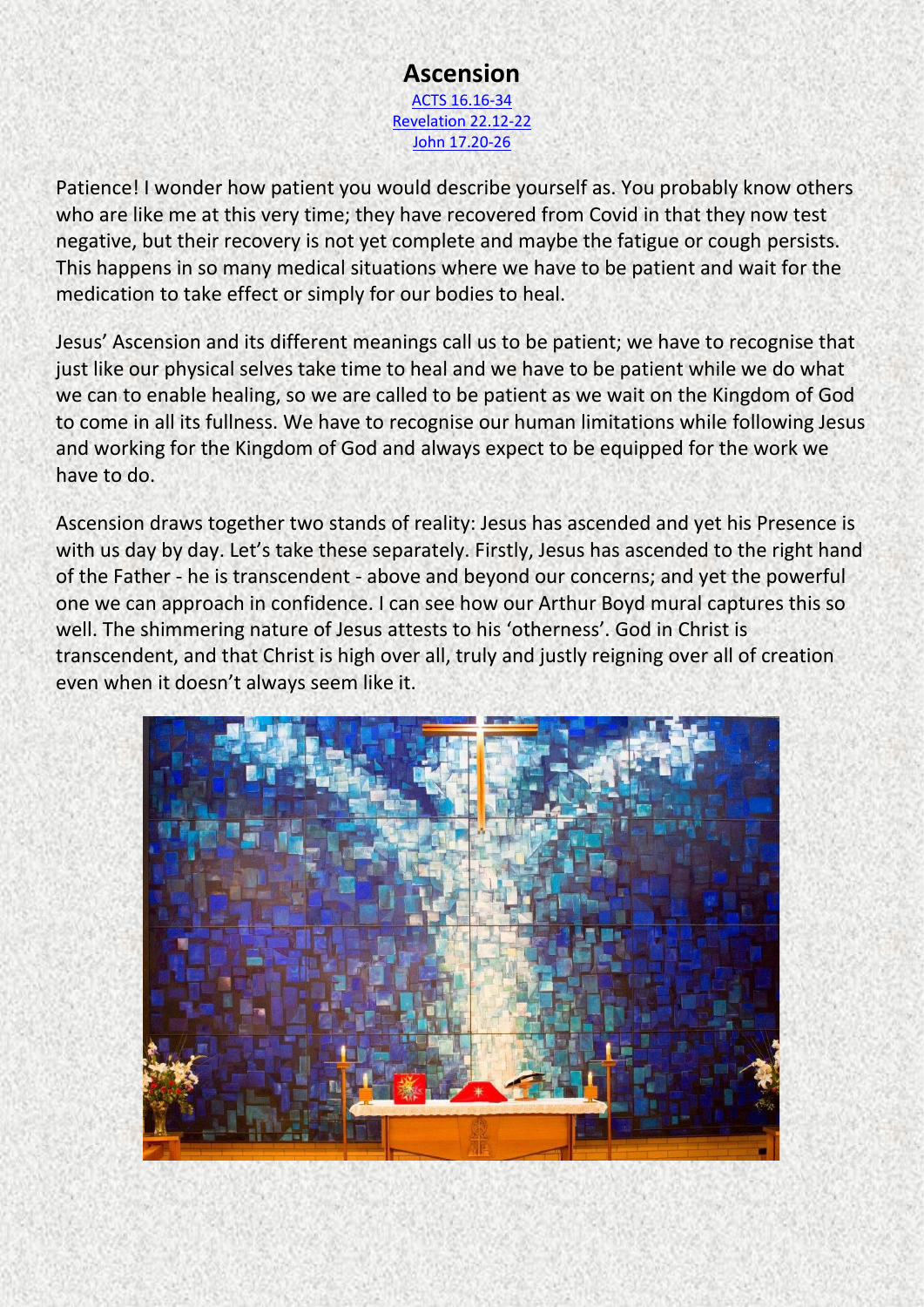Our passage from Ephesians 1 also talks of two aspects of Jesus' work. There is his transcendence; Jesus has ascended into a position of power, as the old chorus says, 'His name is higher than any other': *<sup>20</sup>God's power was at work in Christ when God raised him from the dead and sat him at God's right side in the heavens, <sup>21</sup> far above every ruler and authority and power and angelic power, any power that might be named not only now but in the future.*

I find this useful to remind myself when I am overwhelmed by the difficulty of affecting change. It is Jesus we serve and if we have done what Jesus asks of us, we must realise that we might not see the changes we know will eventually be part of God's reign. Paul's prayer for the Ephesians is that they may know the power of Christ who is over all and fills all. May we also know this power in our lives, motivating and enabling us to become more and more like Jesus!

Secondly, Jesus is here, now, and we are called to be his body. He is not purely heavenly but *immanent* or here with us now. His leaving or ascending, means that there is space for the work of the Holy Spirit in each of us. Jesus' work shifts from being in a human body and so limited to a specific place and time, to a universal Presence, indwelling the multitudes of believers as they/we become 'the body of Christ' as we proclaim week by week.

In our Gospel reading for Ascension Day, Jesus gathers his disciples after the resurrection. He fills the room with his presence, eating with them and reminding them of all the things he taught them. All of their dedication and hard work of following Jesus was finally paying off.

Of course, Luke's Gospel does not end with the disciples' question *"Lord, are you going to restore the kingdom to Israel now?"* Here we see the need for patience! No, God's plan is that many more have the chance of coming into a living relationship with Jesus. And so, Luke records that <sup>7</sup> Jesus replied, "It isn't for you to know the times or seasons that the *Father has set by his own authority."* That is my answer to all the doomsayers- those who predict that the world will end on a particular date. This is not our business - it's up to the Father alone.

Jesus continues in v*<sup>8</sup> Rather, you will receive power when the Holy Spirit has come upon you, and you will be my witnesses in Jerusalem, in all Judea and Samaria, and to the end of the earth.".* Luke's Gospel flows into the Acts of the Apostles where resurrection is lived out by the church in the space that has been created by the Ascension. The outstretched arms of Boyd's ascending Christ call to mind all those he wants us to embrace.

There's a story of a priest who was going through his normal routine of preparing for worship one Sunday morning. As was his custom, he opened the church and walked through the building, praying for those who would gather in that sacred space that morning. He then walked outside like he did every Sunday, to ensure that the peaceful grounds of the church were in order.